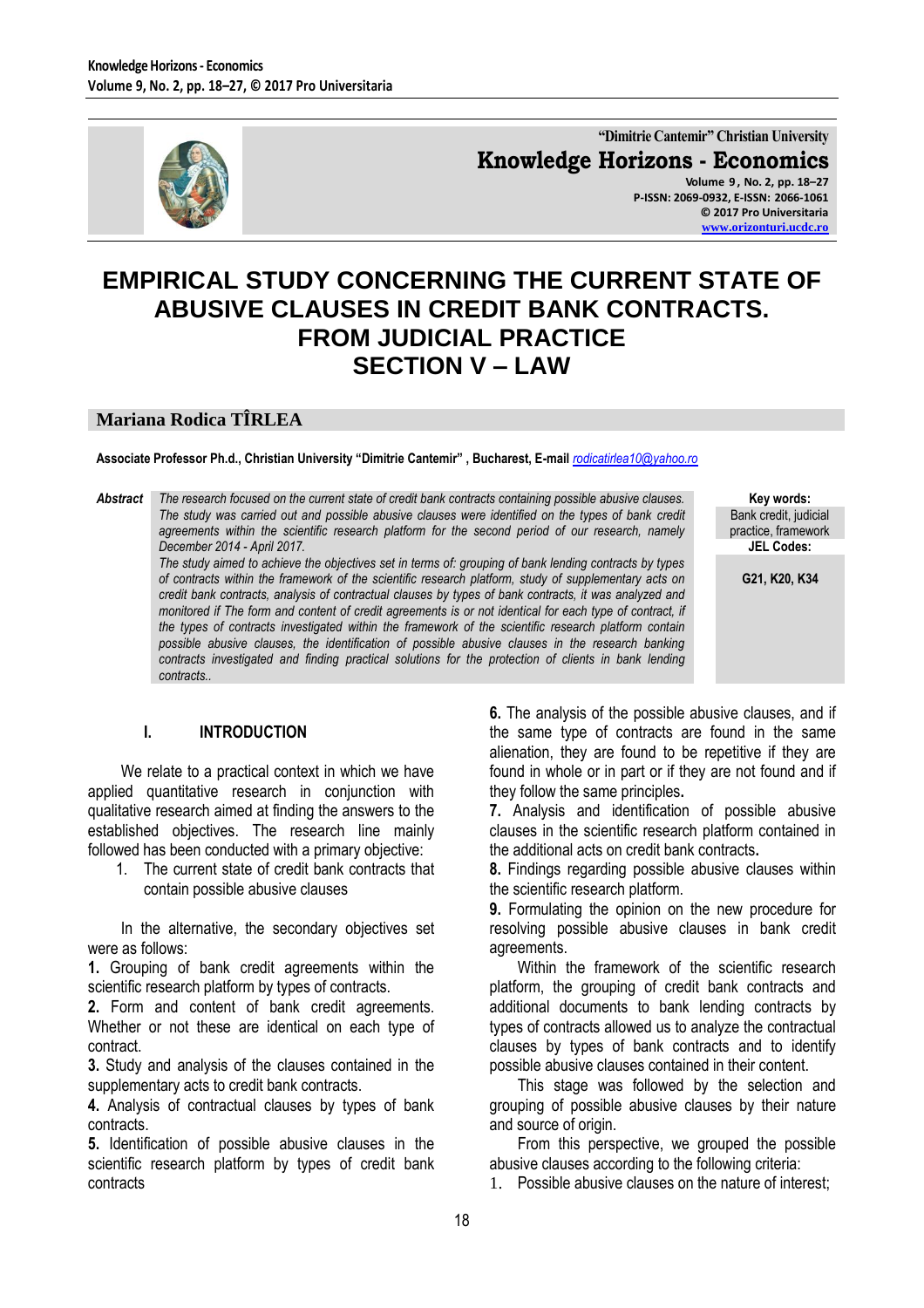- 2. Possible abusive clauses in the nature of bank fees;
- 3. Possible abusive clauses in the nature of interest rates

#### **II. GROUPING OF BANK CREDIT AGREEMENTS WITHIN THE SCIENTIFIC RESEARCH PLATFORM BY TYPES OF CONTRACTS**

The scientific research platform has allowed us to identify, select, analyze, observe and group credit lending contracts.

 The group is related to the bank credit contracts studied, analyzed and identified, related to the second research period December 2014-April 2017. The scientific research platform under study allowed us to carry out a group of them concretized in a number of 37 types of bank lending contracts as follows:

- 1. Mortgage loan agreement
- 2. Loan agreement for the refinancing of a consumer loan
- 3. Consumer credit contract
- 4. Consumer credit contract with mortgage guarantee
- 5. Mortgage loan with fixed interest rate in the first two years and variable interest starting with the 25th month of the loan
- 6. Credit agreement for personal needs
- 7. Personal mortgage loan agreement with the mortgage
- 8. Personal needs loan with real estate guarantee
- 9. Mortgage loan agreement
- 10. Credit agreement for personal needs with real estate collateral
- 11. Mortgage Guaranteed Personal Loan Agreement
- 12. Credit and Warranty Agreement
- 13. Credit facility and guarantee facility contract
- 14. Consumer loan with variable interest
- 15. Non-Domestic Credit Needs Agreement
- 16. The credit agreement for the purchase of a dwelling house
- 17. Credit agreement for the purchase of a real estate object
- 18. Non-currency credit agreement with revised interest rate
- 19. Mortgage loan agreement
- 20. The credit agreement to be used for the purchase of a "First House"
- 21. Credit Saving Contract
- 22. Non-denominated treasury bank credit contract
- 23. Bank credit agreement for real estate investments
- 24. The real estate credit contract for the purchase of arable land outside
- 25. Mortgage Credit Agreement for Individuals (ANL)
- 26. Real estate loan for real estate purchase Optional Flux
- 27. Real estate loan agreement for buying real estate
- 28. Maxicredit Super Bank Loan Agreement
- 29. The bank credit contract for real estate investments for individuals
- 30. Credit agreement for the purchase of vehicles
- 31. Non-Domain Treasury Contract
- 32. Non-denominated treasury credit contract
- 33. Super credit agreement with mortgage, with a fixed interest rate of 1 year
- 34. Non-denominated treasury agreement
- 35. Maxicredit credit agreement with mortgage with fixed interest 1 year for personal needs
- 36. Non-nominal treasury contract with fixed interest for the first 3 months.
- 37. Credit arrangement intended to cover current personal expenses with real estate collateral

## **III. POSSIBLE ABUSIVE CLAUSES ON INTEREST RATES**

Within the scientific research platform, the potentially abusive clauses identified at the level of bank lending contracts take the following forms and have the following content:

- 1. The penalty interest is xx pp. per year above the interest rate.
- 2. The penalty interest shall be applied to the amount due from the due date on the date of effective payment, regardless of whether that date precedes or follows a possible judgment.
- 3. Interest:

a) A fixed interest rate of xx% for the first year of credit, a period commencing on the first drawing date, after which it will pay the variable interest rate of the bank, which is revised on March 25, June 24, September 25 and December 25, according to the Index LIBOR / EURIBOR / BUBOR reference at 3 months, depending on the currency of the credit, according to the index valid on 15 March, 15 June, 15 September and 15 December. If the bank decides to review the interest rate level, it will inform the client about the new monthly payment rate and the new applicable interest rate.

4. For delays in the payment of credit and / or interest rates, the borrower and / or the debtor, owes the bank penalty interest.

The penalty interest is equal to the current contractual interest plus 50% of the current contractual interest rate.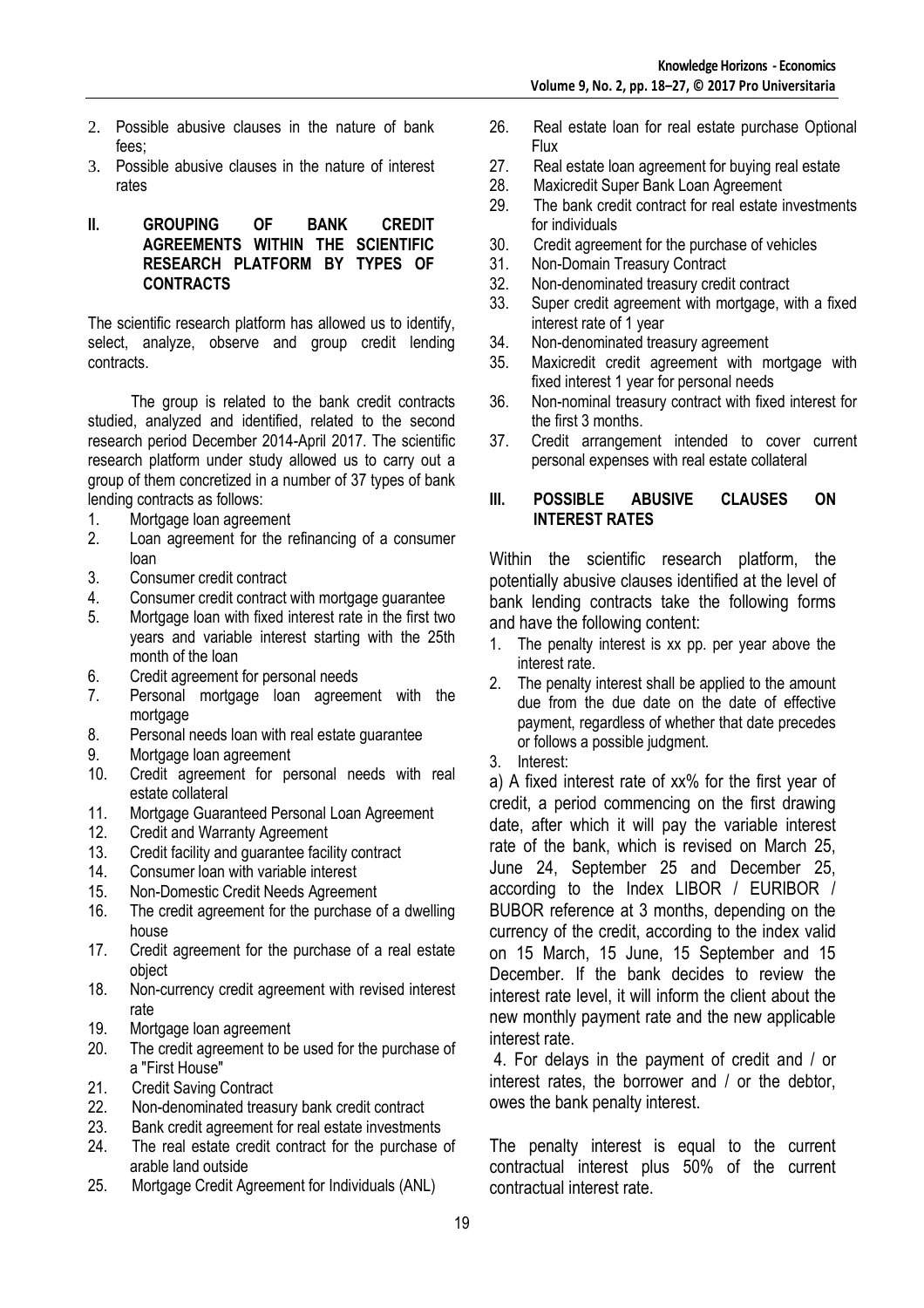- 5. The variable interest rate is equal to the benchmark of the Mortgage Bank granted in CHF plus a margin of 0 percentage points.
- 6. During the course of the credit, the current interest rate may change depending on the evolution of the benchmark set by the bank.
- 7. For late payment of the credit rates, the Borrower shall pay the Bank an increased interest at a rate set at xx pp. Per annum over current interest.
- 8. At the date of signing the contract, the current interest rate is xx% per year. The variable interest rate is equal to the benchmark for the mortgage credit granted in CHF plus a margin of 0 percentage points.
- 9. For the period between the first withdrawal from the credit account and 12 months the interest rate is fixed. After this period interest is indexable.
- 10. During the performance of the contract, except for the above period, the Bank reserves the right to modify interest rates and bank charges. The interest rate change will be processed in the reference month at the due date in the credit agreement.
- 11. Interest is set in percentage terms as annual interest rate.
- 12. Interest is variable in accordance with the Bank's policy. Interest may be changed unilaterally by the bank, taking into account the reference interest rate for each currency (e.g. EURIBOR / LIBOR / BUBOR, etc.) without the consent of the borrower.
- 13. The change in interest will result in recalculation of interest due.
- 14. The Bank reserves the right to periodically review the interest rate according to the evolution of the benchmark for each currency (EURIBOR for Euro, LIBOR for Usd, BUBOR for Ron etc), the interest rate changes being applicable without the customer's consent being required.
- 15. At the date of signing the contract, the current interest rate is 5.75%. The variable interest rate is equal to the benchmark of the bank for the mortgage credit granted in CHF plus the margin x percentage points.
- 16. The current interest rate may change depending on the evolution of the benchmark index set by the Bank.
- 17. 17. Interest shall be determined in percentage terms as the annual interest rate. Interest is variable according to bank policy. Interest may be changed unilaterally by the bank, taking into account the reference interest rate for each currency (e.g. EURIBOR / LIBOR / BUBOR, etc.) without the consent of the borrower. The new interest rate will apply to the outstanding balance of the loan from the date of application set by the

Bank. Changing the interest will result in recalculation of interest due.

- 18. For the period between the first withdrawal from the credit account and 12 months the interest rate is fixed. After this period, current interest is calculated according to the benchmark established by the Bank for Mortgage Credits granted in CHF. The Bank's benchmark for mortgage credit is determined by the cost of financing sources and interest rate developments on mortgage loans on the Romanian banking market.
- 19. Following the change in the interest rate by the bank, the borrower will not reimburse the remainder of the loan and the related interest and management fee within 10 days from the date of becoming aware, the borrower is deemed to have accepted the new interest rate.
- 20. The interest rate may be changed unilaterally by the bank, taking into account the reference interest rate for each currency.
- 21. Interest: "For the first year of lending a fixed interest rate of xx% and a subsequent variable composed of the reference index LIBOR / EURIBOR / BUBOR 3M was applied plus the margin of xx%, revised on 25 March, 25 June , September 25 and December 25, according to the LIBOR / Euribor / BUBOR 3M benchmark, determined by the currency of the credit.
- 22. Interest: fixed interest rate for the first credit year, the period commencing on the date of the first drawing, after which it will pay a Bank's floating rate which is subject to review by the Bank's interest policy on that date, comprised of the benchmark BANKING REFERENCE LOSS at which the spread of xx% interest is revalued according to the evolution of the reference interest.
- 23. Interest may change depending on the variation of the benchmark and / or margin, the latter varying according to the bank's decision.
- 24. The Bank may amend interest accordingly at any time according to its decision.
- 25. The Bank is expressly authorized by contract to use the respective funds to buy an amount equal to the one in the currency of the amounts owed, applying the Bank's exchange rate and may debit that account with the cost of the purchase and other charges, as the case may be.
- 26. Interest is calculated as the sum of the internal reference rate and the bank's margin.
- 27. For the loan made available, the Borrower will pay:
	- a) The variable interest rate of xx% composed of the Reference Bank Reference Interest plus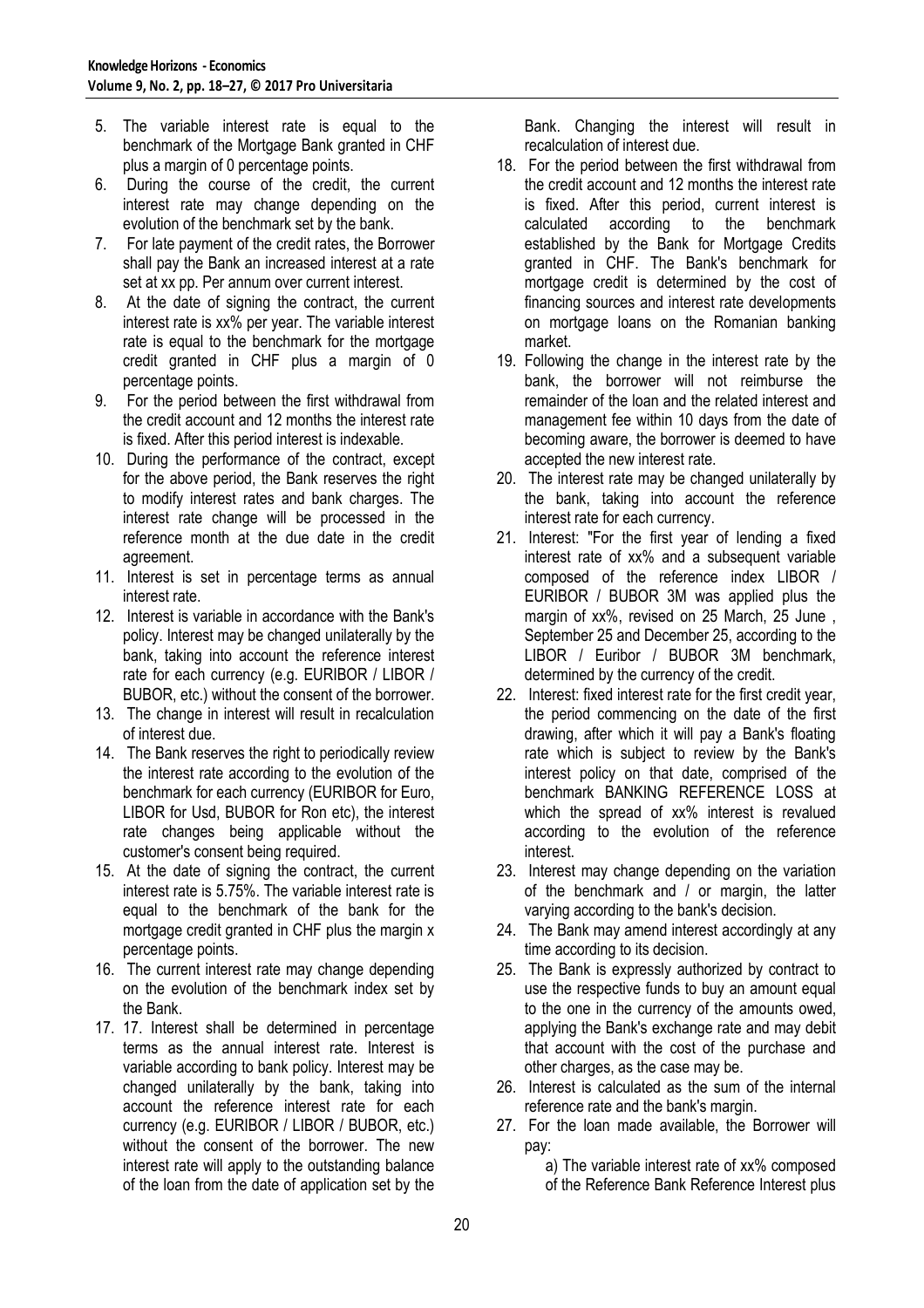the yy% Margin, the interest being revised according to the evolution of the Reference Interest.

- 28. A floating rate of x% composed of the benchmark Bank Interest Rate Reference Rate plus y% margin, the interest being revised according to the evolution of the Reference Interest.
- 29. Interest is variable in accordance with the Bank's policy.
- 30. A fixed interest rate of x% for the first 12 months of the lending period, the period commencing on the first drawing date, after which it will pay variable interest.
- 31. Current Interest Rate: The Interest Rate Variable, which is applied to the credit balance, is composed of the ROBOR / EURIBOR / LIBOR Reference Ratio at 3 months, according to the currency of the Credit, plus the Bank's Margin in the amount of xx%.
- 32. The revised current interest rate, and is calculated by applying the current annual interest rate to the credit balance. For the purpose of calculating the interest, it is considered to be 360 days a year for the 30-day period.
- 33. Interest is calculated by applying the formula referred to in the "General Business Conditions for Physical Entities.
- 34. The Bank may modify the current interest rate according to the evolution of the financial market,
- 35. Interest is variable according to the policy of the bank. The interest rate may be changed unilaterally by the bank, taking into account the reference interest rate for each currency (ex EURIBOR (EUR) / LIBOR (CHF) / RUBOR (RON), etc.) without the consent of the client.
- 36. The actual annualized interest rate (EAD) of the loan is x% p.a., and was calculated at the time of the credit agreement.
- 37. The lender will have the right to review the interest rate after the first year of the first use of the Loan, according to the benchmark LIBOR 6M + 3.5% p.a.
- 38. A fixed interest rate of x% per annum was provided for the first lending year, with the result that for the remainder of the interest period either a fixed anniversary interest over a period of three years according to point 4.1 2) lit. B) or an annual interest rate for a credit year according to item 4.1. 2) lit. C), depending on the borrower's option, and if the borrower does not exercise this benefit, the contractual clauses on the revised interest rate.
- 39. During the course of the credit, the variable current interest rate changes depending on the evolution of the BCR reference interest rate / the

administered interest / the Libor / Euribor / Bubor benchmark.

- 40. Current interest was originally x% per annum and subsequently variable including a client risk margin.
- 41. Current interest is formed of variable interest, which is displayed at the bank's premises.
- 42. The change in current interest (%) leads to recalculation of the interest due.
- 43. Current interest consists of the half-yearly reviewable interest rate, which is displayed at the bank's offices, plus 3pp. The half-yearly benchmark reference interest rate is September 30th of each year and applies from October 1 to March 31 next year, respectively March 31st of each year, and applies from April 1 to September 30th The same year.

# **IV. POSSIBLE ABUSIVE CLAUSES IN THE NATURE OF BANK CHARGES**

Regarding the possible abusive clauses of the bank fees identified in the scientific research platform, respectively contained in the bank lending contracts, they take the following forms and have the following content:

- 1. The credit granting fee is  $x\%$  of the total amount of the credit.
- 2. The grant fee will be calculated by the bank and will be paid by deduction from the loan amount, on the date of the first credit drawdown or by depositing into the current account of the borrower.
- 3. The grant fee is deducted from the loan amount, so the interest calculation is made for the entire credit period at the full value and not the actual amount granted.
- 4. Credit management is the cost of maintaining and managing the credit.
- 5. The amount of credit guarantees shall not be less than xx% of the credit balance. If, during the course of the contract, the Bank unilaterally considers the value of the property presented as a collateral and fails to cover the obligations resulting from this contract, the client undertakes to provide additional collateral so that the total value of the collateral will cover at least x% Of the loan balance, the presentation of the additional guarantees will be made within max 30 working days upon request of the bank. The client will bear all the costs associated with the valuation, the reassessment of the guarantees, the failure to provide the guarantees constitutes a case of fault.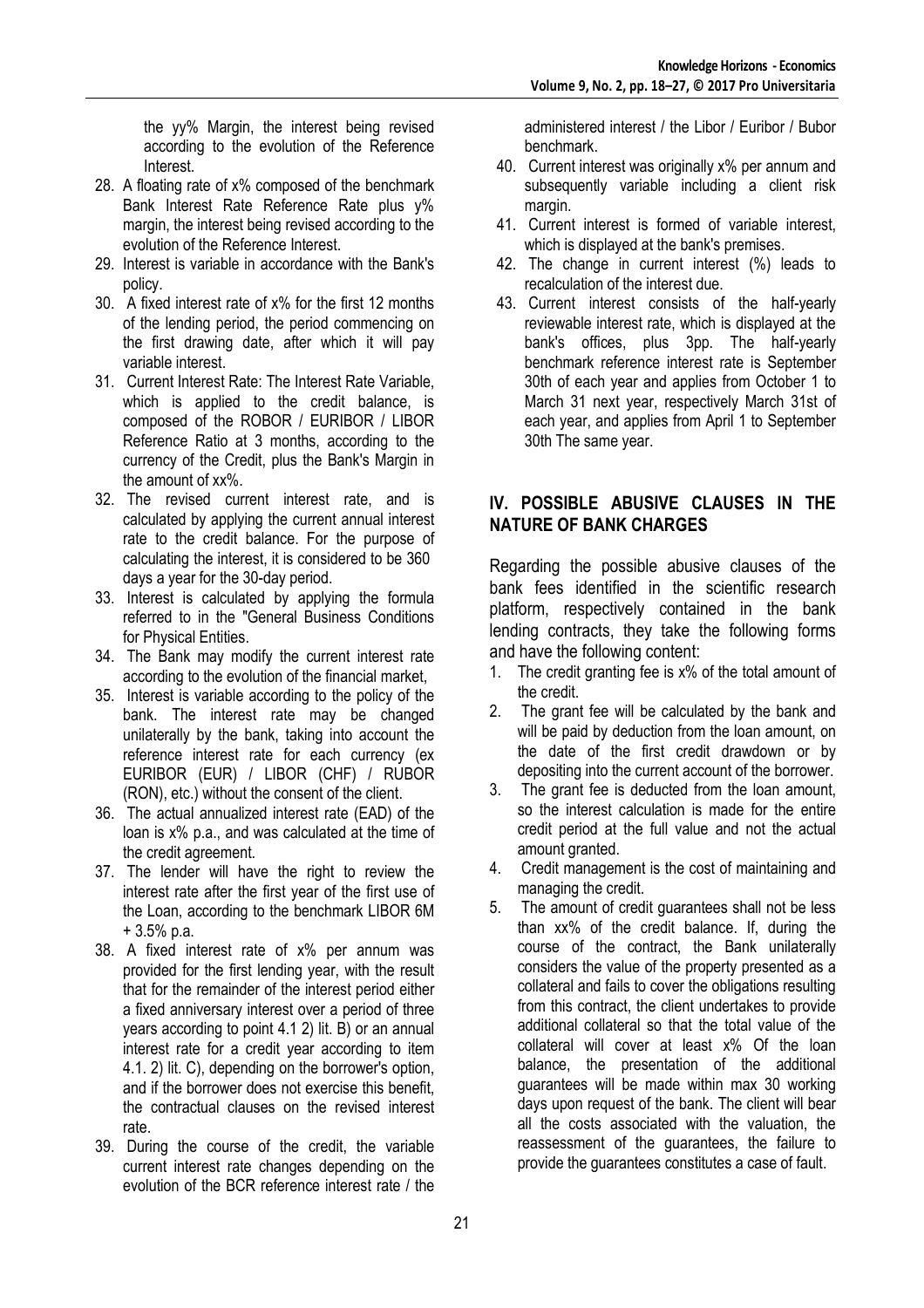- 6. Credit Management Fee: X% calculated on the amount of the contracted loan, is paid out of the credit at the date of the first use of the credit.
- 7. For the loan granted, the borrower will pay the following commissions: monthly credit management fee of x% applied to the amount of the credit balance.
- 8. commissioning and management fee of X%, calculated on the value of the credit, payable only once upon signing the Contract
- 9. Fee for granting and managing X%, calculated on the amount of the credit, payable only once upon signing the Contract;
- 10. During the course of the contract, the Bank reserves the right to modify bank charges. The interest rate change will be processed in the reference month at the due date in the credit agreement. For additional services, the lender will charge a fee of xx% applicable to the credit balance at the date of the customer's request,
- 11. Issuing an address containing up to date details of the credit and / or the costs required for partial repayment of partial redemption. The commission applies to each requested and issued address. The commission is charged at the latest when the address is issued.
- 12. Issuance of the building / demolition agreement or other modifications of the real estate collateral (dismantling, affixing). The commission applies to each agreement requested and issued. The commission is charged at the latest when the agreement is released.
- 13. Management fee set as a percentage of x% applied to the valuation value of the buildings as collateral and perceived monthly at the maturity date with the monthly payment rate.
- 14. Issuance of the agreement for the registration of a subsequent mortgage for a building that is a guarantee. The commission applies to each requested and issued address. The commission is charged at the latest when the address is released.
- 15. Issuance of an agreement to remove a property under warranty. The commission applies to each agreement requested and issued. The commission is charged at the latest when the agreement is issued.
- 16. Issuance of the rental agreement for a building under warranty. The commission applies to each requested and issued. The commission is charged at the latest when the address is issued.
- 17. The Bank may alter the level of fees, interests and fees without the Borrower's consent.
- 18. The Bank reserves the right to periodically review the interest rate according to the evolution of the benchmarks for each currency (EURIBOR for Euro,

LIBOR for Usd, BUBOR for Ron etc.), the interest rate changes being applicable without the need for customer consent.

- 19. The bank may change the level of fees and commissions given the customer's consent. The new fee and commission level will be published in the Commission's Tariff and will be displayed at the bank's premises.
- 20. The administration fee can be changed.
- 21. The Bank may change the level of fees, interests and fees to the consent of the Borrower.
- 22. During the course of the contract, the bank may change the level of commissions, interests and fees without the Borrower's consent.
- 23. For the credit granted, the client will pay a commission of 2% of the credit amount.
- 24. The credit management fee for the real estate collateral loan at the beginning of the reimbursement period is% of the annuity value and% of the interest rate.
- 25. Credit monitoring fee:% flat, calculated on the approved amount of the credit and will be paid monthly along with the credit rate.
- 26. Credit Management Fee: 0.01% calculated on the amount of the contracted loan; Is payable on credit at the time of first credit utilization.
- 27. The administration fee calculation formula is: the product of the credit balance, the management fee analysis rate and the number of days elapsed since the previous maturity date divided by 360 days.
- 28. monthly credit management fee of x%, applied at the amount of the credit balance
- 29. The grant fee is calculated together with the management fee, being calculated at the value of the entire credit.
- 30. The credit administration fee for the personal loan with real estate collateral at the beginning of the repayment period is x% of the annuity value and x% of the interest rate.
- 31. Credit monitoring fee: x%, calculated on the approved amount of the credit and will be paid monthly together with the credit rate
- 32. Credit Management Fee: xx% flat calculated on the amount of the contracted loan; He / she pays the credit on the date of the first use of the credit
- 33. conversion fee of xx% (minimum 100 EUR or equivalent USD / RON / CHF) applied to the credit balance
- 34. Provisioning fee of 1,777 CHF, representing 1.9%, applied to the requested amount.
- 35. Monthly Management Fee: 0.11% applied to the amount of the outstanding loan amount together with the rate.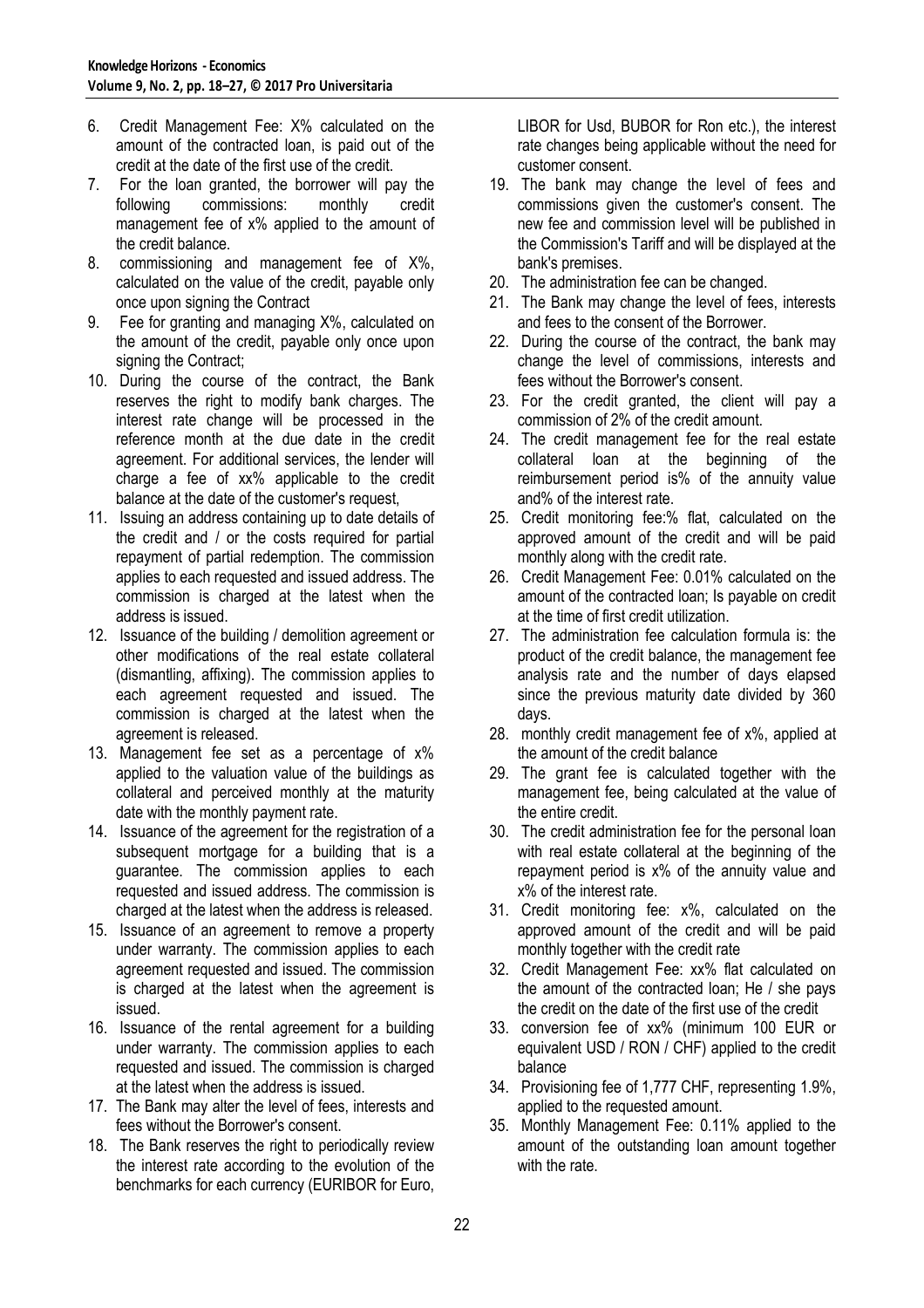- 36. For additional services that the bank will provide after the credit is granted, at the written request of the client, the bank will charge a fee of xx% applicable to the credit balance from the date of the client's request.
- 37. Issuance of the agreement to alienate a building under warranty. The commission applies for each agreement requested and issued.
- 38. Fee X CHF, representing xx% of the total amount of the Credit, fully payable at the date of signature of this contract or at the latest on the date of the first drawdown of the approved credit.
- 39. Monthly Management Fee: xx% payable from the due date of Y.
- 40. For the Bank's monitoring of the use / repayment of the credit as well as the fulfillment of any obligations assumed by the Bank under the credit agreement, the Borrower owes monthly to the Bank an administration fee of xx% (in some of the above mentioned cases, the percentage Y%) that is calculated by applying the percentage to the credit balance
- 41. For the Bank's monitoring of the use of credit repayment as well as of any other obligations assumed by the Bank under the non-nominative personal loan contract, the Borrower owes monthly to the Bank an administration fee of xx%, calculated by applying the percentage to the balance credit.
- 42. In order for the Bank to maintain / repay the credit and to fulfill any other obligations assumed by the Bank under the credit agreement, the Borrower owes monthly to the Bank an administration fee of xx%, calculated by applying the percentage to the value Initial credit.
- 43. Provided the risk tracking commission as follows: Risk Tracking Fee of  $\epsilon$  10 per month, representing a percentage of yy% of the amount of contracted loan.
- 44. Appropriate commission for possible special services that go beyond the normal procedures of a savings-credit contract.
- 45. The administration fee is fixed monthly and is calculated by applying a certain percentage to the value of the contracted loan.
- 46. The administration fee is charged in full, inclusive for the fractions of the month.
- 47. Management fee x monthly, representing the percentage of y of the credit value;
- 48. Risk Tracking Fee of xx% per month, representing a percentage of y of the amount of contracted credit.
- 49. The Bank may alter the level of commissions according to the evolution of the financial-banking market

50. The risk tracking commission is calculated flat by applying a certain percentage to the value of the contracted loan

# **V. POSSIBLE ABUSIVE CLAUSES ON THE NATURE OF INTEREST RATES**

Possible abusive clauses in the nature of interest rates identified in the scientific research platform, respectively contained in bank lending contracts, take the following forms and have the following content:

- 1. Interest rate: After 6 months, the interest rate is variable, depending on EURIBOR / LIBOR / CHF / LIBOR / BUBOR at six months, plus the fixed margin of xx%. The variable interest rate at the date of signing this contract is xx%.
- 2. The interest rate is increased by xx pp. Over the entire lending period.
- 3. The interest rate will be subject to a half-yearly review on 1 January and 1 July of each year, based on EURIBOR / LIBORCVHF / LIBOR / BUBOR, at six months (London) on the last working day of November and Mai Of each year. The Bank will inform the Borrower of any change / revision of interest and / or bank charges and / or charges levied by the latest at the date of their application, using, at the unilateral election of the Bank, any means of communication (written notification, E-mail sent to the e-mail address communicated in writing by the borrower, display at the premises of the territorial units and / or publication on the Bank's website / in the press). If the Borrower disagrees with the new applicable interest rate and / or bank charges and / or charges, it has the right to terminate the contract unilaterally. On the unilateral termination of the contract, all obligations of the Borrower shall become immediately due and payable, without the charge for early repayment provided in Art. 2.5 of the CSC. The unilateral non-issuance of the contract by the Borrower by a notice notified to the Bank within 30 days from the date of communication of the review of interest and / or bank charges and / or perpetual costs constitutes a tacit acceptance by the Borrower of the new conditions.
- 4. By changing the interest rate according to the LIBOR / EURIBOR / BUBOR benchmark, the Bank reserves the right to subsequently notify the LOAN / CO-DEBTOR, changing the current interest rate either by written notification with acknowledgment of receipt or by inserting the new Interest rates in the statement of account.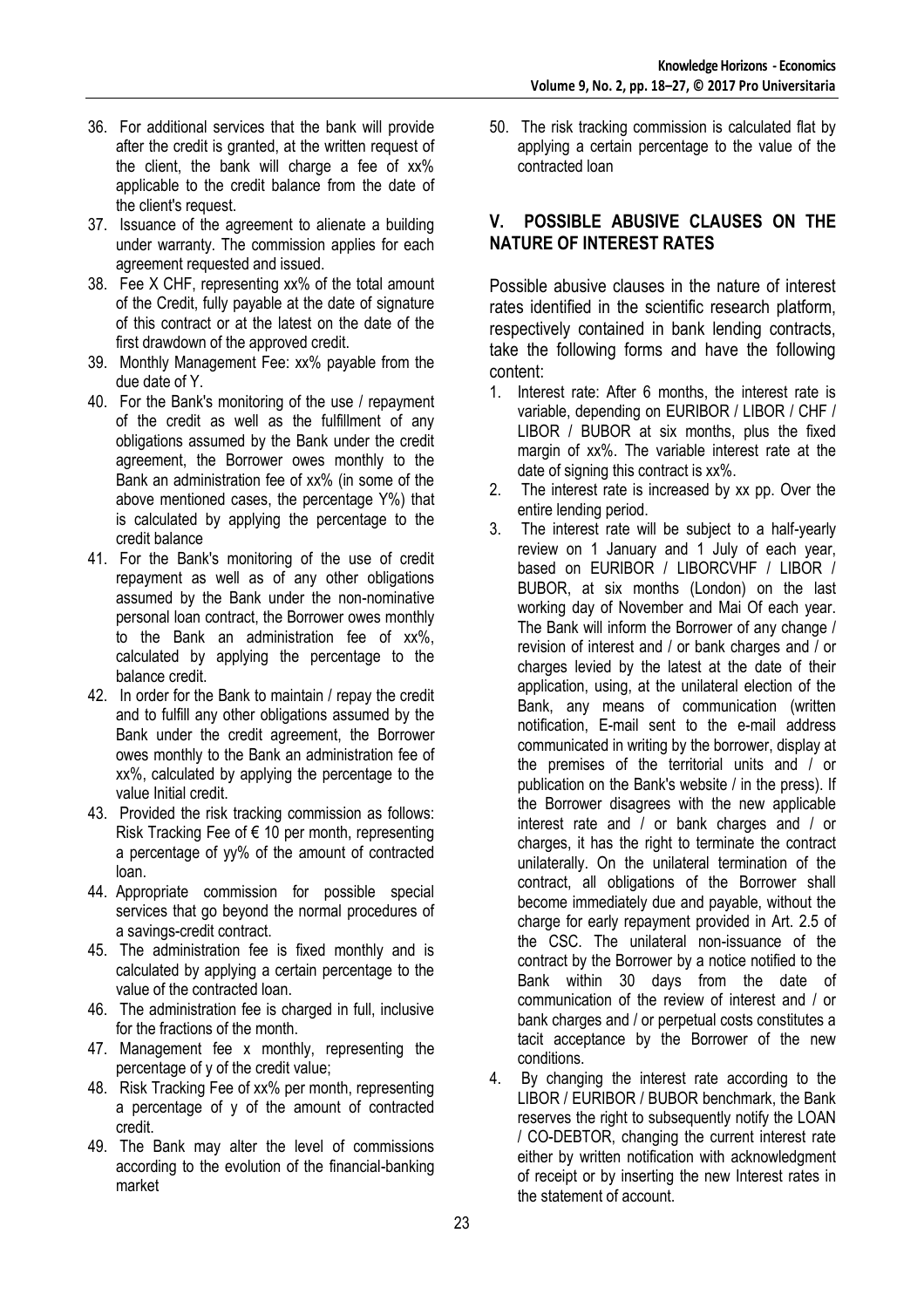- 5. The variable interest rate, which applies to the credit balance, is composed of the ROBOR / EURIBOR / LIBOR Reference Ratio at 3 months, according to the currency of the Credit, plus the Bank's margin in the amount of 3.25%. The variable interest rate is revised from February 25, May 25, August 25, and November 25, according to the ROBOR / EURIBOR / LIBOR Reference Ratio at 3 months - based on the currency of the Loan, based on the benchmark Valid on 15 March, 15 June. 15 September and 15 December.
- 6. For the period between the first draw in the credit account and 12 months, the interest rate is fixed. After this period, the current interest is calculated according to the benchmark established by the Bank for Mortgage Credits granted in CHF. The Bank's benchmark for mortgage credit is determined by the cost of financing sources and interest rate developments on mortgage lending in the Romanian banking market.
- 7. In the event of a change in the interest rate level, the interest rate change will be exercised at the date of the next due date in the reimbursement schedule.
- 8. The Bank reserves the right to periodically review the interest rate according to the evolution of the benchmark for each currency (EURIBOR for Euro, LIBOR for Usd, BUBOR for Ron etc.), the interest rate changes being applicable without the need of the customer's consent.
- 9. The Bank reserves the right to review the interest rate according to the Bank's policy and the evolution of the LIBOR (CHF) indicator to 3 months
- 10. The penalty interest rate is equal, at any time during the course of the credit, to the current interest rate plus 10%.
- 11. If the bank decides to change the interest rate level, it will inform the client about the new monthly payment rate and the new applicable interest rate.
- 12. The interest rate is:

- fixed and is set as an annual percentage as specified in Chapter III of the Loan Terms;

- variable and revised every 3 months according to the new benchmark and bank margin, the first change being 3 months from the date of the credit.

- 13. The Reference Interest Rate will be updated on a half-yearly basis by the bank on 1 January and 1 July and will be determined on the basis of the EURIBOR 3M quotation valid on the last working day of December and June respectively.
- 14. The interest rate is: variable depending on the evolution of the financial-banking market and / or the cost of financing and credit management, being differentiated as a level in two periods according to Chapter. III Terms of the Borrower. At the date of

the conclusion of the contract, the interest rates applied for the two periods are those mentioned in Cap. III The terms of the loan.

- 15. During the course of the contract, the Bank reserves the right to modify the interest rates mentioned in Chap. III The terms of the loan. The new percentages of interest apply to the existing balance of the borrower at the date of the change. The new interest rates will be communicated to the lender / lender jointly by written notice and by display at the headquarters of the units.
- 16. The Interest Rate Variable, which applies to the credit balance, is composed of the ROBOR / EURIBOR / LIBOR Reference Ratio at 3 months, according to the currency of the Credit, plus the Bank's Margin in the amount of xx%.
- 17. During the course of the contract, the Bank reserves the right to change the interest rates mentioned.
- 18. The Variable Rate, which applies to the credit balance, is comprised of the ROBOR / EURIBOR / LIBOR Reference Ratio at 3 months, according to the currency of the Credit, plus the Bank's Margin in the amount of xx%. The variable interest rate is revised.
- 19. The Bank may modify the current interest rate according to the evolution of the financial market.
- 20. The amount of the rates may change automatically as a result of the change in the current interest rate.
- 21. Annual applicable annual interest rate, referred to in art. 4.1 point 2 shall be the one in force at the moment of exercise of the option, to be specified in the additional acts concluded at the exercise date of the option. In the case provided by art. 4.2, the revised anniversary interest for an applicable year shall be that in force at the time of the anniversary of the credit, interest to be displayed at the bank's premises.
- 22. If the Borrower opts for the Revised Interest Rates, the Annual Interest Ratio in force at the time of exercise of the option may be modified by the Bank in the light of the Bank's financial market or credit policy.

# **VI. THE RESULTS OBTAINED. CONCLUSIONS.**

 The study looked at the current state of credit bank contracts containing possible abusive clauses.

Compared to the objectives set we found that:

 The study of the scientific research platform confirms the existence of possible abusive clauses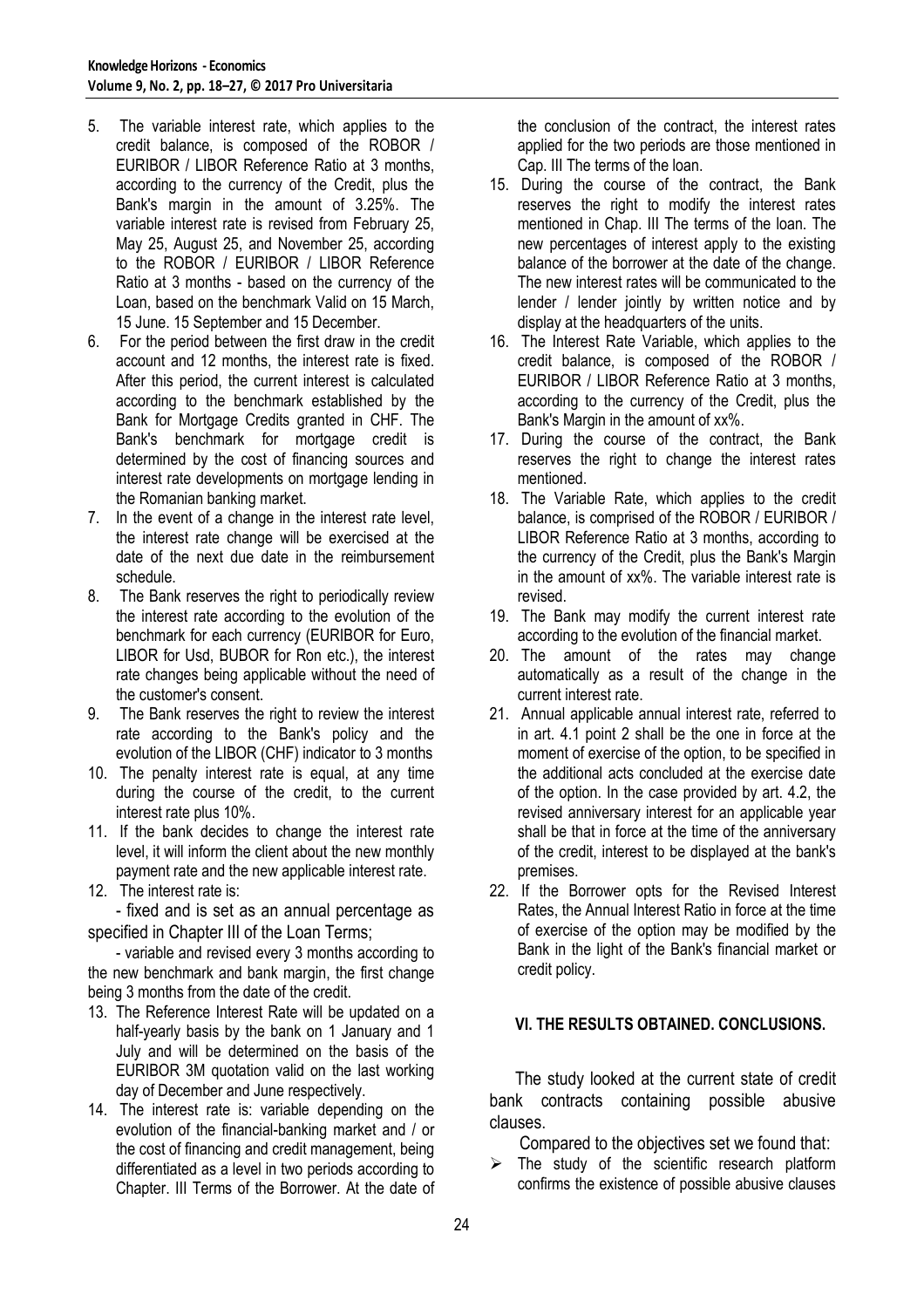both in the content of the credit banking contracts and in the content of the additional acts to the credit bank contracts.

- $\triangleright$  In the content of credit bank contracts and in the content of additional documents to bank lending contracts, banks only speak about the client, the debtor, the borrower or the client who is the borrower. We note that although the national and European legal frameworks have created a legal framework for consumer protection, it also does not refer to the concept of customer.
- $\triangleright$  The old actions pending before courts, tribunals and judges in the country follow the old course.
- $\triangleright$  The new procedure is implemented in solving the centralized actions at the Bucharest Court of Appeal, the Bucharest Court of Appeal and the High Court of Cassation and Justice in Bucharest.
- $\triangleright$  If the bank has not denounced the contract in accordance with Ordinance 50, the complaint will be brought before the Bucharest Tribunal.
- $\triangleright$  If the bank has denounced the contract in accordance with Ordinance 50, within 60 days there is a possibility of renegotiation and consequently the case is no longer heard before the Bucharest Court.
- $\triangleright$  Registration of actions at the Bucharest Tribunal is done by either:
	- ANPC Bucharest based on the documentation  $\equiv$ received from the ANPCs in the territory after having previously carried out the analyzes and investigations for legality and made the necessary due diligence on the basis of justified complaints with documents received from the clients of the banks;
	- The applicants' lawyers;  $\equiv$  .
	- Directly by bank customers.  $\overline{a}$
- The new procedure for dealing with abusive clauses at a centralized level is a procedure:
	- lasting:
		- $\checkmark$  As a time for obtaining a court decision or solution;
		- $\checkmark$  the multitude of actions to be heard only at the Bucharest Court.
	- Costly for bank customers because it raises the issue of costs with;
		- $\checkmark$  transport;
		- $\checkmark$  accommodation;
		- $\checkmark$  meals:
		- $\checkmark$  Advocates' fees.
- $\triangleright$  A classification of possible abusive clauses in the content of credit bank contracts and in the content of additional acts to credit bank contracts has been obtained according to sources and their source;
- $\triangleright$  The form and content of credit agreements is or not identical for each type of contract;
- $\triangleright$  The form and content of the additional acts in the credit bank contracts do not comply with the identical content and form of each type of contract;
- $\triangleright$  For the same type of contracts, the possible abusive clauses do not appear as numbering, on the same articles and on the same lines;
- $\triangleright$  In the same type of contracts, the possible abusive clauses are found repetitively, sometimes they are totally or partially or not, and they do not respect the same principle;
- $\triangleright$  The client with the quality of the loan has opened a current account with the bank. It is only after this stage that the lending procedure takes place.
- $\triangleright$  Any consumer of credit in order to receive bank loans must first become a client of the bank. This is a consequence of the obligation to open a current account at the bank after which the consumer turns into a customer of the bank.
- $\triangleright$  The Bank has the right to make the currency conversion, at the bank's selling rate for the currency of the credit, in compliance with the legal norms in force;
- $\triangleright$  The bank has the right to declare the entire credit due also if any creditor of the clients initiates the forced execution procedure against them;
- $\triangleright$  The bank is mandated by the borrower / codebtor to contract, if necessary, to exchange currency on behalf of and for the client, using its own quotes and completing the documents related to this operation. Any exchange rate differences will be borne by the borrower or the debtor;
- $\triangleright$  In the case of interest rate changes, the reimbursement schedule also changes. The Borrower may accept or decline the change. The non-clarification of the point of view until the next maturity of the loan from the date of the change of interest, commissions and bank charges is considered tacit acceptance. In the event of the borrower's non-acceptance of the change in interest and bank charges, he is entitled to unilaterally denounce the contract by repaying in advance the credit, commissions and interest.
- $\triangleright$  The non-use of the loan by the borrower within the above-mentioned term entitles the Bank to terminate the Contract unilaterally.
- $\triangleright$  For late payment of any amounts resulting from this contract the borrower undertakes to pay to the Bank penalties in the amount of 50% over the established interest rate.
- $\triangleright$  The client undertakes to provide the property. The insurance policy will be terminated in the currency of the credit, unless this currency is CHF, in which case the policy will be terminated in EURO.
- $\triangleright$  The Borrower authorizes the bank to automatically debit its account in RON / currency opened with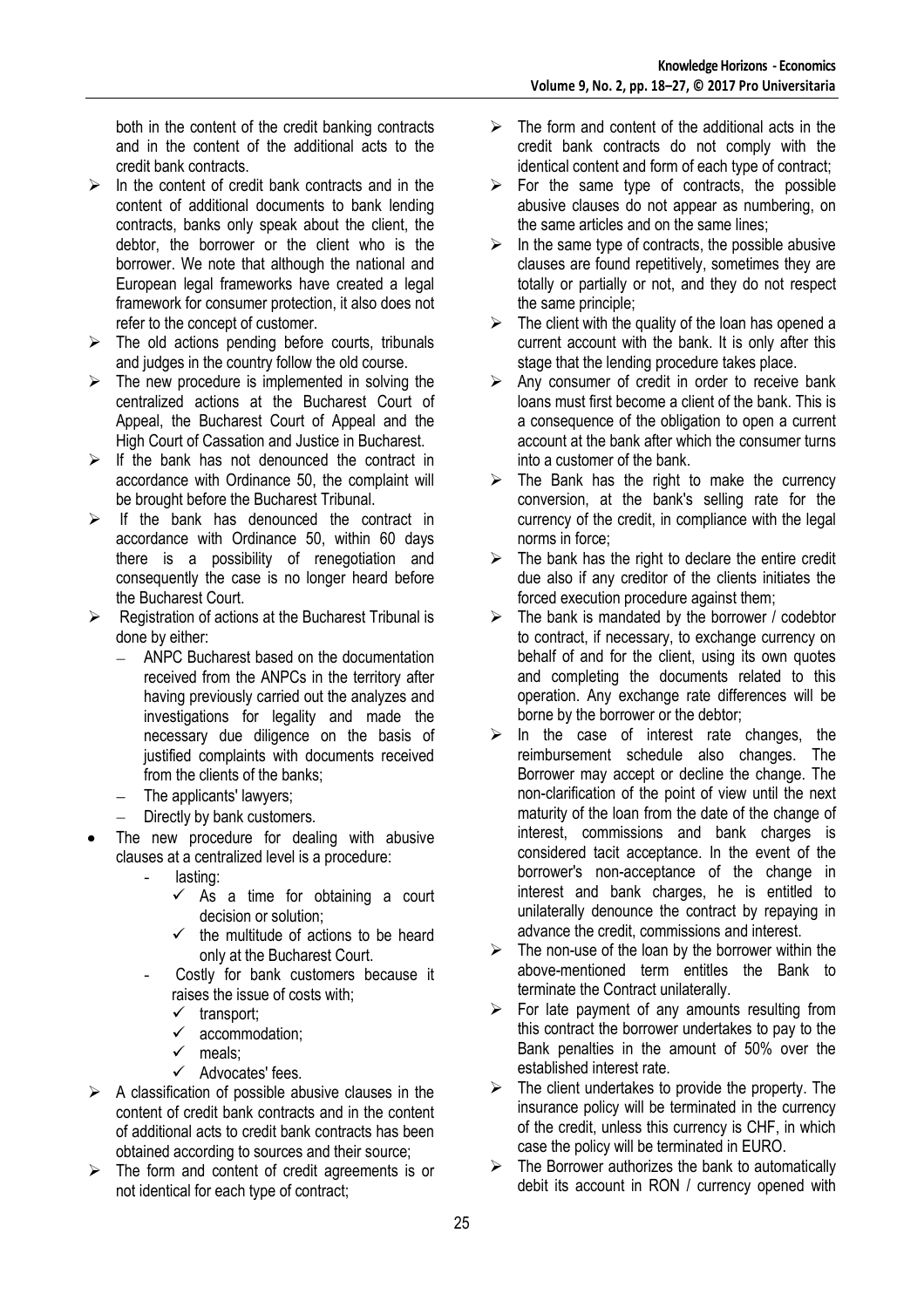the bank with the amounts declared in accordance with the contract.

- $\triangleright$  Up to the limit of the amounts due, the borrower authorizes the bank to make on its behalf and on behalf of any foreign exchange transaction required to convert the amounts held by the borrower into its current accounts in the contract currency.
- $\triangleright$  The customer is obliged to pay commissions for additional services specifically requested by the customer (credit rescheduling), services that were not provided in the original credit agreement and which were not offered at the date of its conclusion - x pa applied to the credit balance and perceived Monthly together with the installment, starting with maturity.
- $\mathbf{v}$ Studying credit lending contracts and additional documents to credit banking contracts allowed us to analyze and observe the existence of possible abusive clauses by types of bank contracts and synthesize them.
- $\triangleright$  On the basis of the identification of possible abusive clauses in the researched bank loan contracts, we have synthesized them in order to achieve the objective, namely to find practical solutions for the protection of clients in credit bank contracts;
- $\triangleright$  Any consumer of credit, irrespective of the credit type, becomes a client of the bank, once the bank has opened its current account.
- $\triangleright$  The clients of the bank are natural persons and legal entities.
- $\triangleright$  There can be no equal sign between credit consumers and bank customers in any situation. Practice proves there is confusion about the two concepts. Overlapping of the two concepts occurs when the consumer credit becomes a consumer of bank loans, respectively by the request of opening a current account requires the opening of a current account and becomes a customer of the bank.
- $\triangleright$  We appreciate that legal entities should also be protected by the legal framework of credit consumers.
- $\triangleright$  Paying Law 77/2016, corroborated with Law 199/1999 on mortgages, although responding to a social need, did not have the expected effect on: a). Customers of banks, on the grounds that:
	- the law was not well understood by them and very few customers turned to it;
	- law enforcement remained at the discretion of everyone in such a situation;
	- there are few situations solved on the basis of this law;
	- the solutions were given to the bank's clients;
- b). For banks on the grounds that:
- $\checkmark$  It is not convenient for banks for that:
	- $\triangleright$  Helps those who cannot pay their rates at the bank;
	- $\triangleright$  Banks work with money, cash, receivables;
	- $\triangleright$  The law covers more real estate loans;
	- $\triangleright$  repayment of the loan on the basis of an immovable property, presupposes its taking over into the patrimony of the bank;
	- $\triangleright$  There were no favourable solutions for the banks;
	- $\triangleright$  The solutions were in favour of the bank's clients.
- $\checkmark$  For the bank is an extra and lasting activity because:
	- $\triangleright$  even if by selling the property the bank recovers its claim, this is done in time with the costs of advertising, execution, etc .;
	- $\triangleright$  If the sale does not take place, the banks collect immobile and create problems with their management.

 c). The procedure to take advantage of the effects of this law implies:

- $\triangleright$  notification:
- $\triangleright$  court action:
- $\triangleright$  the courts have provided solutions that can bind the banks;
- We note that in many cases banks are dealing with the bad debts of directing receivables towards the assignment of their claims, after a prior notification of no more than 90 days to creditors such as credit institutions; Assignees on consumers; Non-banking financial institutions.
- In Hungary, we notice state intervention.
- The Paying Law in Spain involves the obligation of the bank's clients to fully support the costs of building the buildings.
- $\triangleright$  The subjective information predominates.
- $\triangleright$  The vast majority of Swiss franc lending contracts were taken over by other banks with the possibility of renegotiation.
- $\triangleright$  With regard to informing customers or potential customers of bank credit customers, we found that there is insufficient availability, often only remaining at the simulation stage for a credit. No alternative is offered.
- Faced with the first period of research we found:
- The emergence of other possible types of abusive clauses:
	- 1. Under the name;
	- 2. In terms of establishing calculation methods;